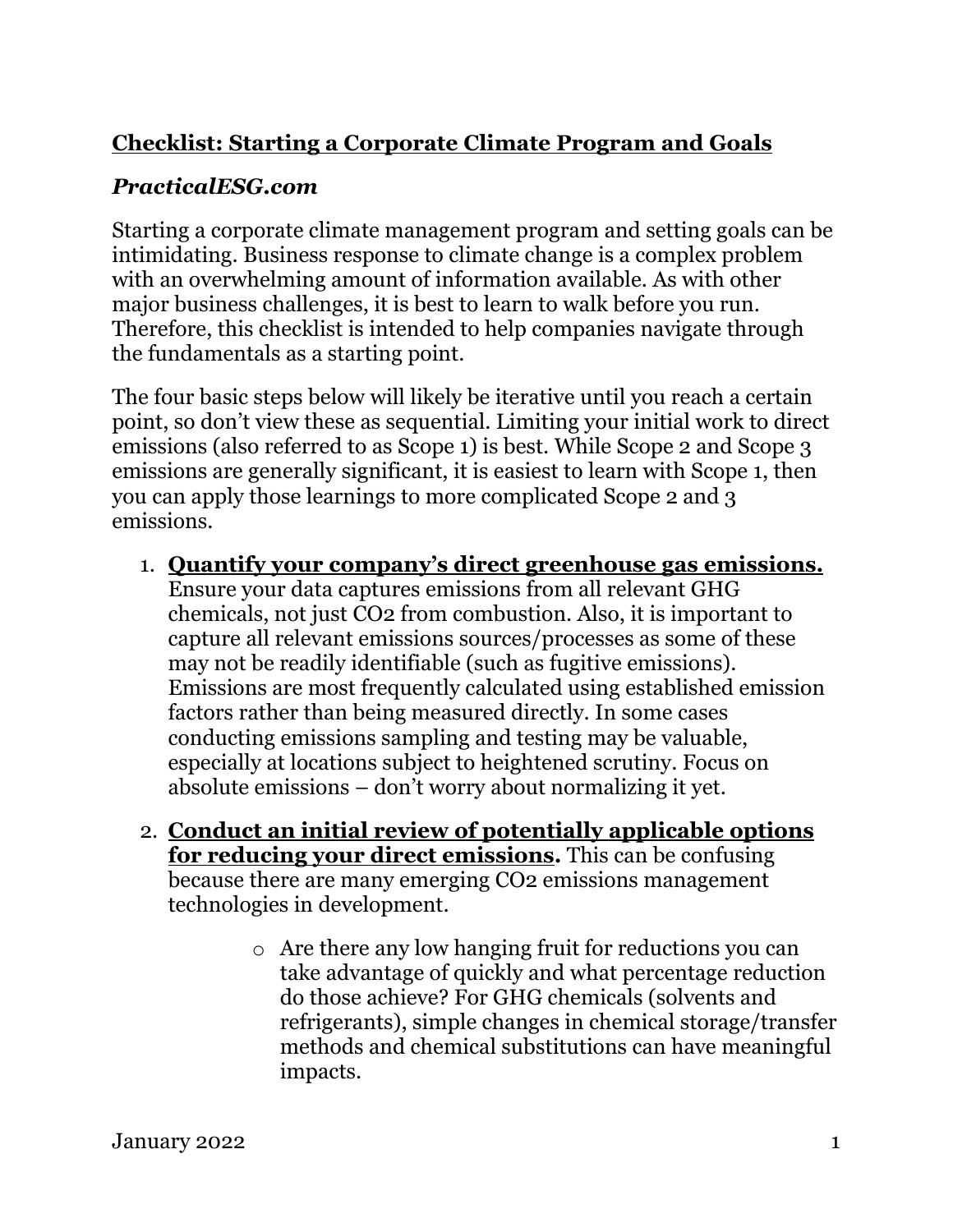- o What existing emissions reductions technologies are available? There are currently more options for realistic and cost-effective reductions of non-CO2 GHG emissions than for CO2 emissions.
- o Approach new solutions that are not yet commercial scale with skepticism. Some technologies do not scale well from pilot or bench to commercial. Also, maintain awareness that fraud does exist in the climate risk management/pollution control technology space. Enlist trusted technical experts when evaluating these options.
- 3. **Develop your policy position.** This will take several drafts; don't expect to get it right immediately and don't be afraid of making mistakes. External information to consider when setting your policy includes shareholder expectations, customer requirements, climaterelated pledges and regulatory requirements that may apply. Your policy may need to be revised as you gather more information.

## 4. **Set realistic goals and timelines for your company's direct emissions reductions**.

- o What baseline year will you use? This is absolutely critical. Different voluntary and international regulatory schemes establish different baseline years. In theory, the company should have solid GHG emissions data for at least the selected baseline year and then each following year. Your company may not have good emissions on past years, so you may have to estimate for any such baseline year or establish a new baseline year.
- o What are the company's current GHG emission levels (see above)?
- o Prioritize viable current and tested technologies and low risk options rather than being overly optimistic and make grand pronouncements that rely on unproven future solutions.
- o Other factors to consider in establishing these goals are shareholder expectations, customer requirements,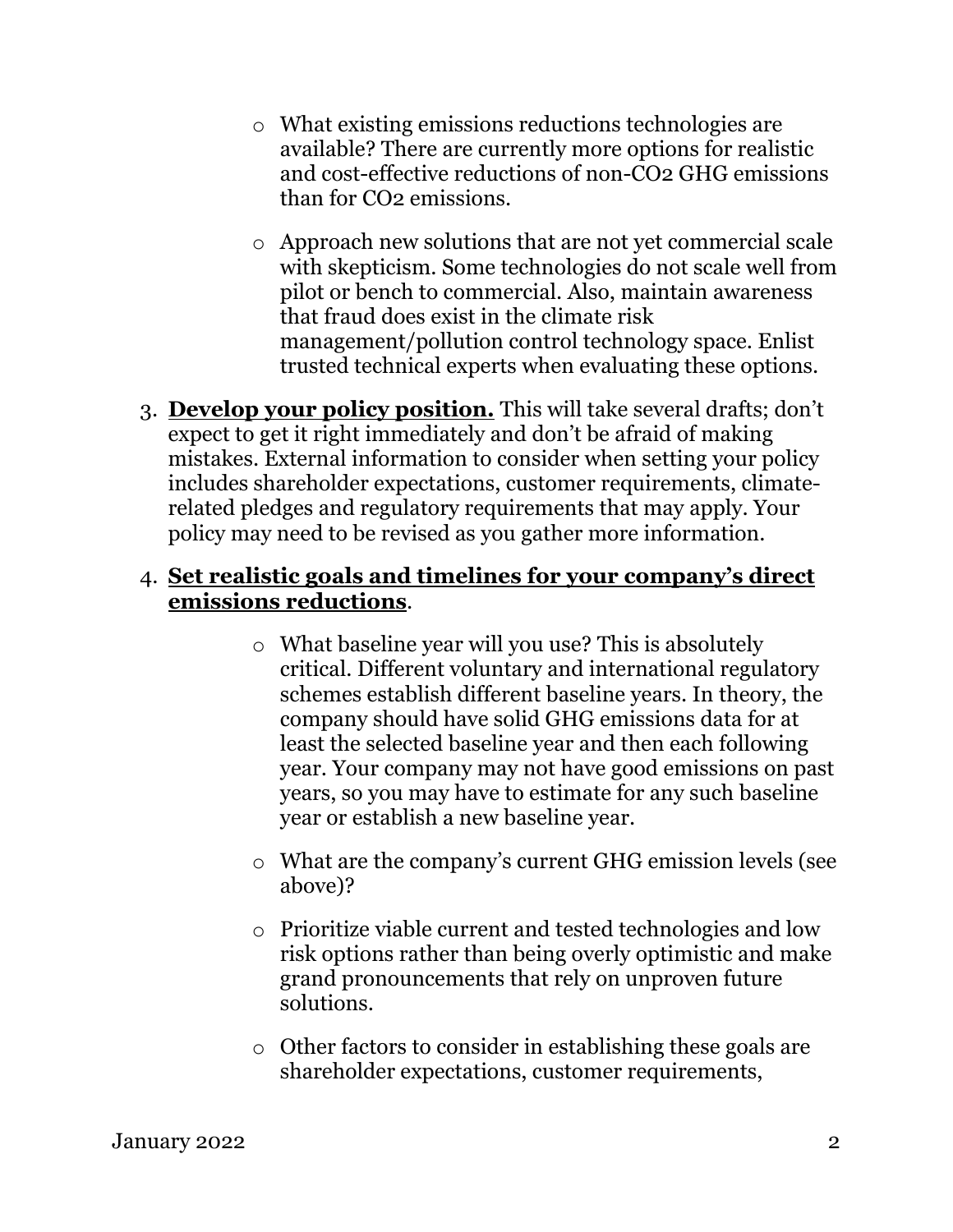climate-related pledges and regulatory requirements that apply to your company.

No discussion of climate programs is complete without addressing carbon offsets. There is an intimidating amount of information available about offsets. Unfortunately, much of it is highly technical, misguided or wrong. Since you are only just starting the journey, you don't need to be immersed in the details yet. It is best to get some climate program experience under your belt before jumping into offsets. Here are some fundamentals:

- **Carbon offsets are intended to be used after other emissions reductions activities have reached their limits.** They should NOT be considered the initial or primary emissions reduction solution. Make actual reductions first, then consider offsets as a tool for what remains.
- **Offsets should not be considered an authorization to continue operating as usual.** They are not a "Get out of jail free" card. Companies that purchase offsets are expected to make actual reductions first, then consider offsets as a tool for what remains. Companies are expected to continue making additional actual reductions over time.
- **Not all offsets are equal or even real.** Offsets created from another company's actual emissions reductions are less risky (although not risk free) than nature-based offsets (those claimed by forestry and agriculture). Offsets have differing effective time parameters ranging from one year to one hundred years. Fires and changes in climate conditions can eliminate nature-based offsets before they mature. Finally, the offset market attracts fraudsters. Valid offsets should be thoroughly audited and scientifically assessed.
- **Statements and claims about offsets made available for purchase are covered in the Federal Trade Commission's [Green Guide](https://www.ftc.gov/sites/default/files/attachments/press-releases/ftc-issues-revised-green-guides/greenguides.pdf) on environmental marketing claims.** You should be aware of these as a buyer, but also if you plan on offering your own offsets, such as for customer or employee travel.
- **You need a contingency plan.** Especially for nature-based offsets, the risk of failure is real. The same can be said for new